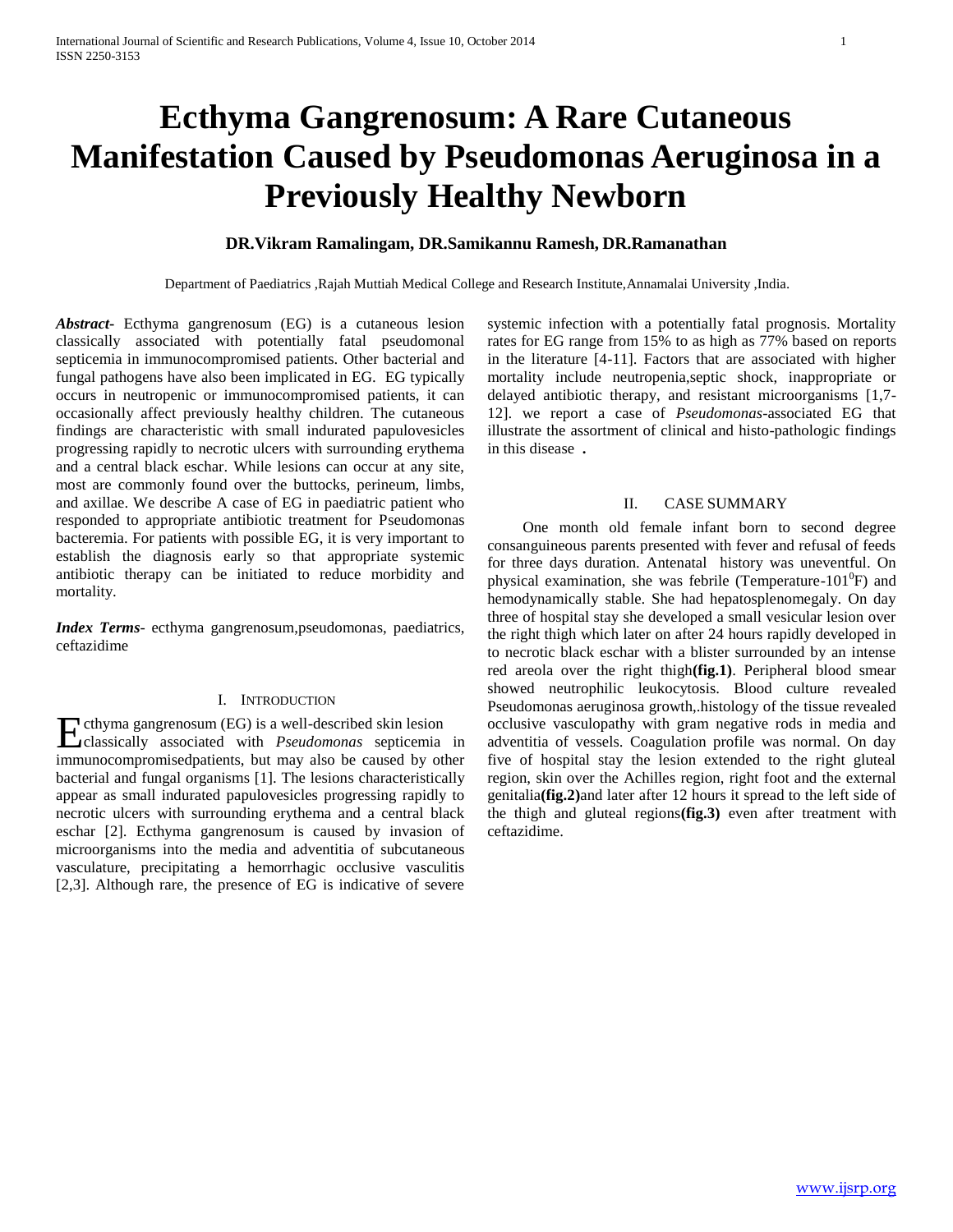## **I. FIGURES fig 1.**



**Fig 2.**



**Fig 3.**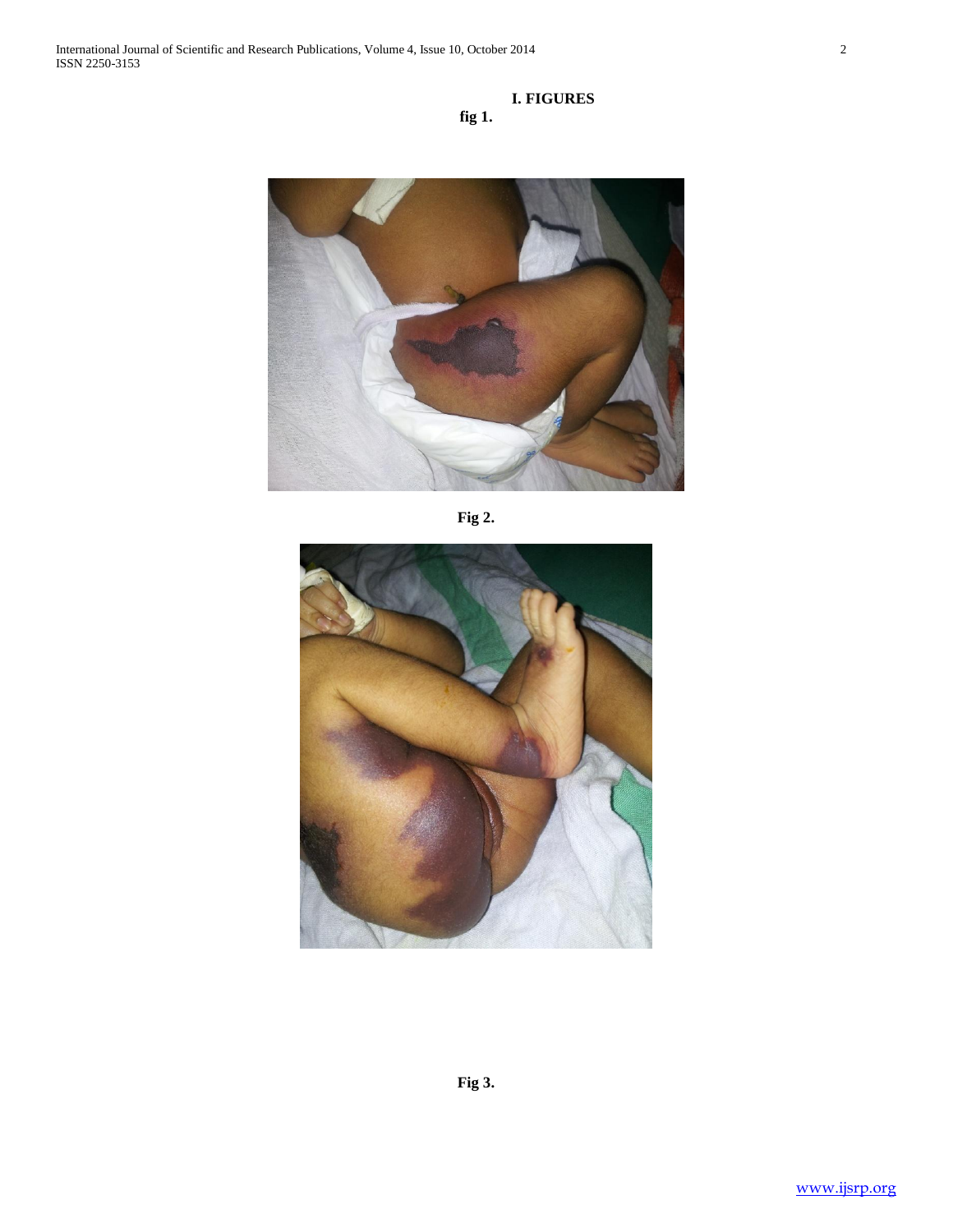

#### III. CONCLUSION

 Although EG classically occurs in immunocompromised patients, the same entity would arise in otherwise healthy children. As the appearance of ecthyma gangrenosum can be highly variable, EG should always be considered in the differential diagnosis for septic patients presenting with neutropenia or a new skin lesion.

 Suspicion for EG warrants prompt collection of blood and tissue cultures, a skin biopsy, and broad-spectrum empiric antibiotic therapy to include anti-pseudomonal coverage. While a skin biopsy showing occlusive vasculopathy with gram negative rods in venule walls is virtually diagnostic of EG, the histopathologic appearance is affected by many variables, including lesion evolution and antibiotic therapy. Since biopsy findings may be non-specific it is imperative to correlate histopathologic appearance of the lesion with tissue and blood cultures as well as the clinical presentation.

#### **REFERENCES**

- [1] Patel JK, Perez OA, Viera MH, Halem M, Berman B (2009) Ecthyma gangrenosum caused by Escherichia coli bacteremia: a case report and review of the literature. Cutis 84: 261-267.
- [2] Greene SL, Su WP, Muller SA (1984) Ecthyma gangrenosum: report of
- [3] clinical, histopathologic, and bacteriologic aspects of eight cases. J Am Acad Dermatol 11: 781-787.
- [4] Goolamali SI, Fogo A, Killian L, Shaikh H, Brathwaite N, et al. (2009) Ecthyma gangrenosum: an important feature of pseudomonal sepsis in a previously well child. Clin Exp Dermatol 34: e180-e182.
- [5] Zomorrodi A, Wald ER (2002) Ecthyma gangrenosum: considerations in a previously healthy child. Pediatr Infect Dis J 21: 1161-1164.
- [6] Huminer D, Siegman-Igra Y, Morduchowicz G, Pitlik SD (1987) Ethyma gangrenosum without bacteremia: report of six cases and review of the literature. Arch Intern Med 147: 299-301.
- [7] Osmon S, Ward S, Fraser VJ, Kollef MH (2004) Hospital mortality for patients with bacteremia due to Staphylococcus aureus or Pseudomonas aeruginosa. Chest 125: 607-616.
- [8] Kang CI, Kim SH, Kim HB, Park SW, Choe YJ, et al. (2003) Pseudomonas
- [9] aeruginosa bacteremia: risk factors for mortality and influence of delayed receipt of effective antimicrobial therapy on clinical outcome. Clinical Infectious Diseases 37: 745-751.
- [10] Pena C, Suarez C, Gozalo M, Murillas J, Almirante B, et al. (2011) Prospective multicenter study of the impact of carbapenem resistance on mortality in Pseudomonas aeruginosa bloodstream infections. Antimicrobial Agents and Chemotherapy 56: 1265-1272.
- [11] Marra AR, Pereira CA, Gales AC, Menezes LC, Cal RG, et al. (2006) Bloodstream infections with metallo-beta-lactamase- producing Pseudomonas aeruginosa: epidemiology, microbiology, and clinical outcomes. Antimicrob Agents Chemother 50: 388-390.
- [12] Ibrahim EH, Sherman G, Ward S, Fraser VJ, Kollef MH, et al. (2000) The influence of inadequate antimicrobial treatment of bloodstream infections on patient outcomes in the ICU setting Chest 118: 146-155.
- [13] Hilf M, Yu VL, Sharp J, Zuravleff JJ, Korvick JA, et al. (1989) Antibiotic therapy for Pseudomonas aeruginosa bacteremia: outcome correlations in a prospective study of 200 patients. Am J Med 87: 540-546.
- [14] Bodey GP, Jadeja L, Elting L (1985) Pseudomonas bacteremia: retrospective analysis of 410 episodes. Arch Intern Med 145: 1621-1629.
- [15] Clinicopathologic Aspects of Ecthyma Gangrenosum in Pediatric Patients: ACase Series and Review of the Literature
- [16] Julianna J. Weiel1, Cathryn Z. Zhang2, Jessica A. Smith1, Wei Wang3, Jason DuPont2 and Fangru Lian1\*